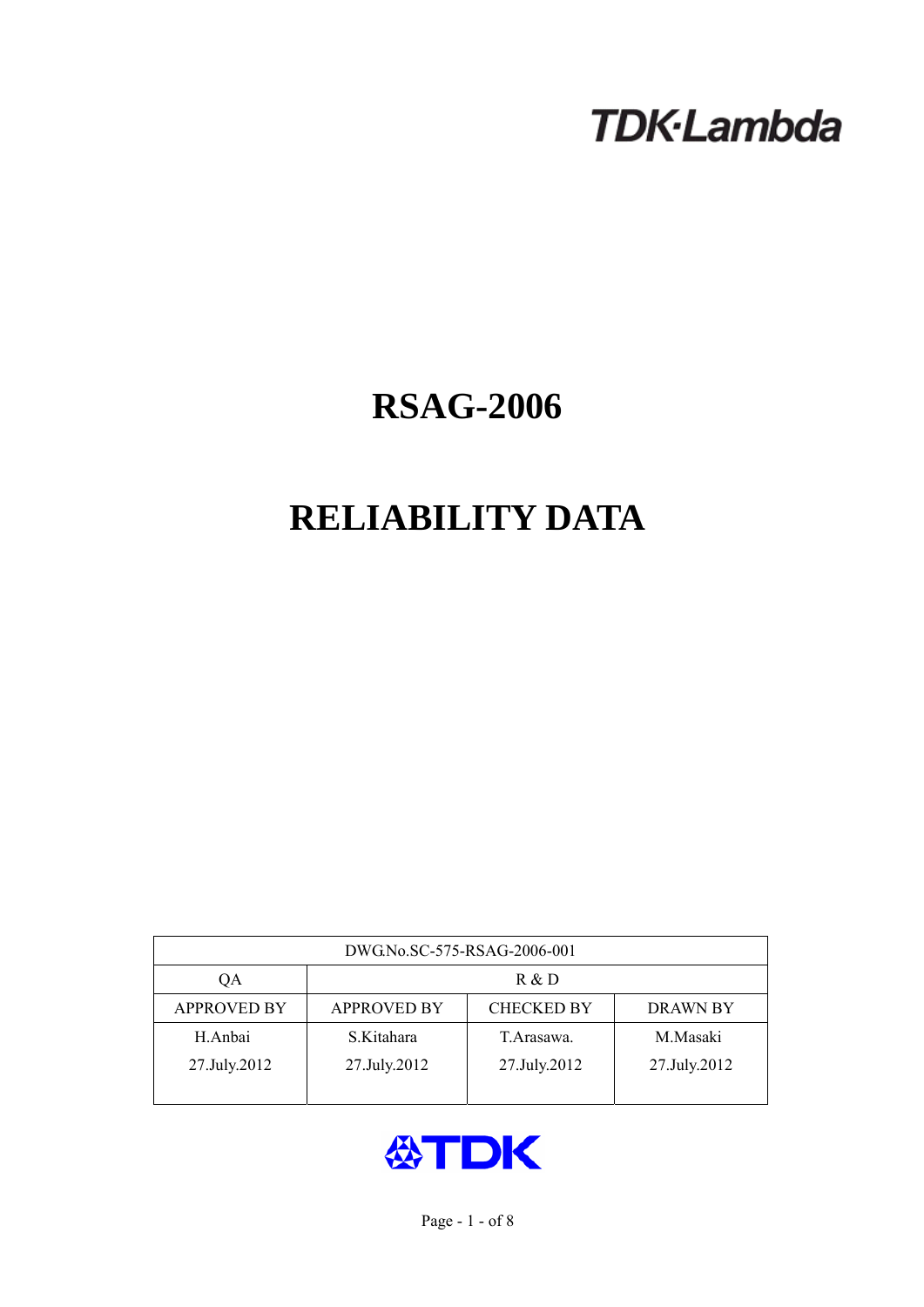## INDEX

|                                     | Page   |
|-------------------------------------|--------|
| 1. Calculated Values of MTBF        | Page-3 |
| 2. Vibration Test                   | Page-4 |
| 3. Heat Cycle Test                  | Page-5 |
| 4. Humidity Test                    | Page-6 |
| 5. High Temperature Resistance Test | Page-7 |
| 6. Low Temperature Storage Test     | Page-8 |
|                                     |        |

The following data are typical values. As all units have nearly the same characteristics, the data to be considered as ability values.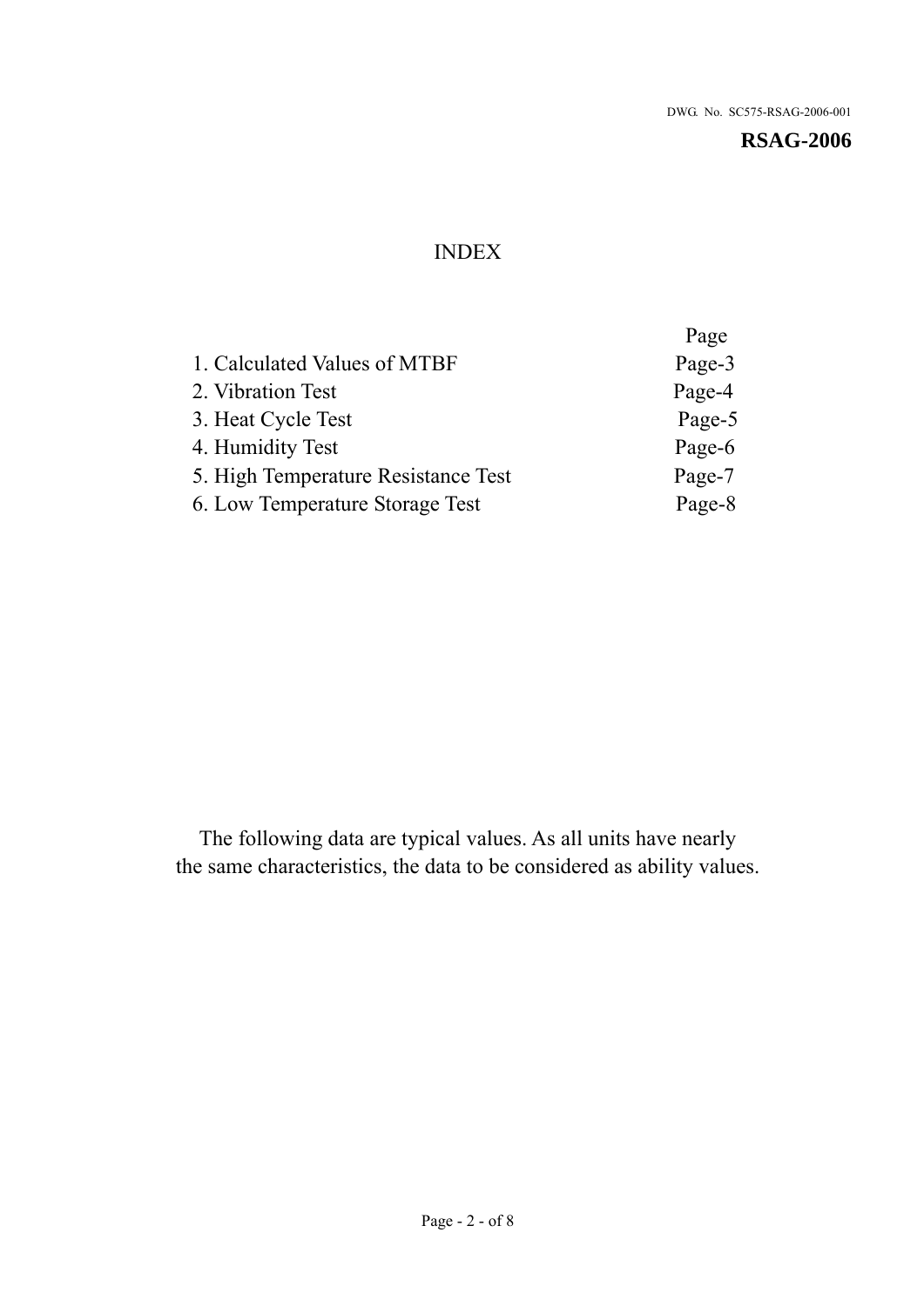1. Calculated Values of MTBF

MODEL:RSAG-2006

(1)Calculating Method

Calculated Based on parts stress Reliability projection of MIL-HDBK-217F NOTICE2.

Individual failure rates  $\lambda$  G is given to each part and MTBF is

Calculated by the count of each part.

$$
MIBF = \frac{1}{\lambda_{\text{expap}}} = \frac{1}{\sum_{i=1}^{n} N_i (\lambda_{\text{G}} \pi_Q)_i} \times 10^6 \text{ (hours)}
$$

| $\lambda$ equip | : Total equipment failure rate (Failure / 106 Hours)            |
|-----------------|-----------------------------------------------------------------|
| $\lambda$ G     | : Generic failure rate for the <i>i</i> th generic part         |
|                 | (Failure/ 106 Hours)                                            |
| Ni              | : Quantity of i th generic part                                 |
| N               | : Number of different generic part categories                   |
| $\pi Q$         | : Generic quality factor for the i th generic part( $\pi Q=1$ ) |

## (2)MTBF Values

GF: Ground, Fixed

 $MTBF = 13,583,265$  (Hours)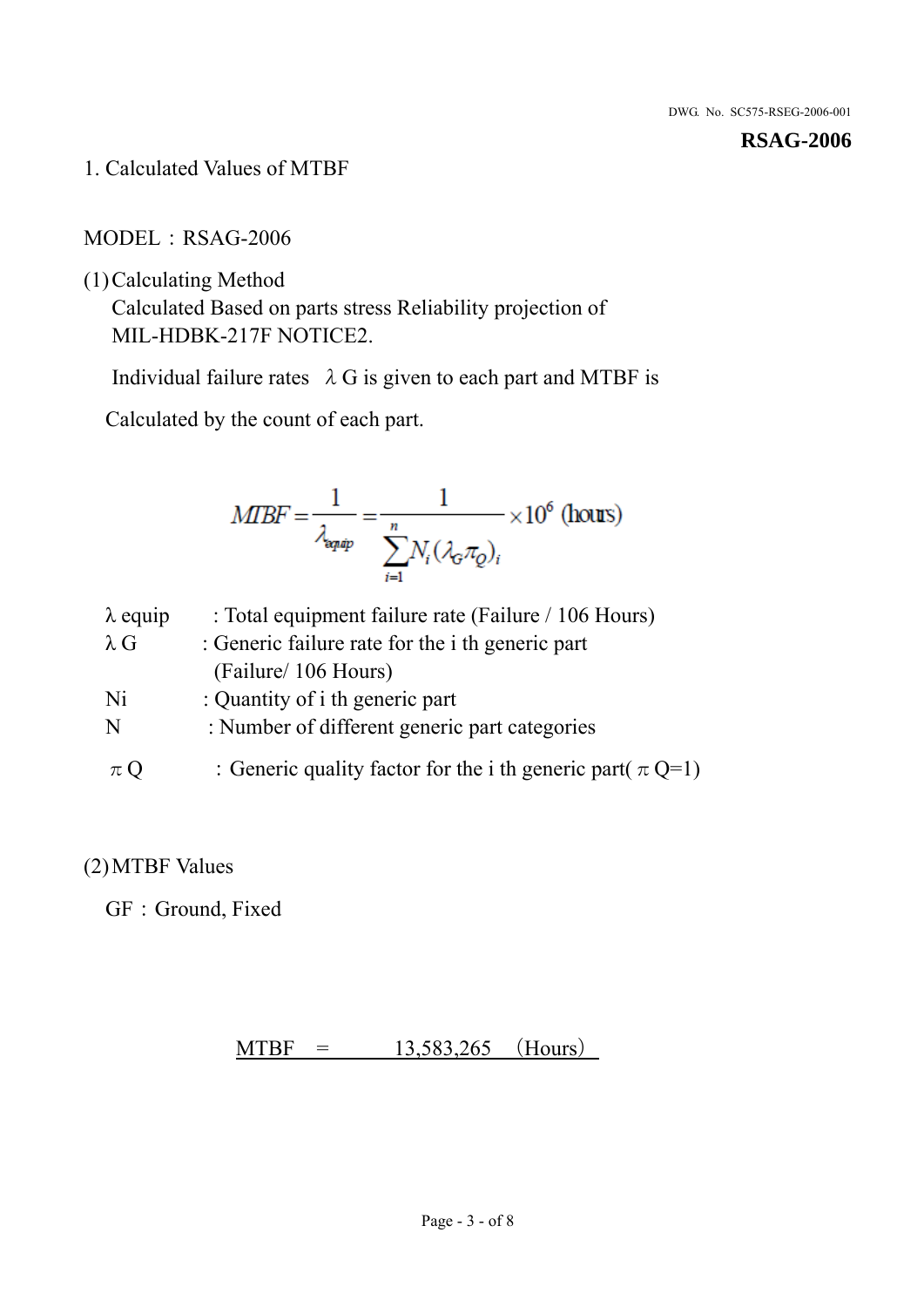#### 2. Vibration Test

### MODEL: RSAG-2006 (Representation Product : RSEG-2006)

- (1)Vibration Test Class Frequency Variable Endurance Test
- (2)Equipment Used Controller VS-1000-6, Vibrator 905-FN (IMV CORP.)
- (3)The Number of D.U.T (Device Under Test) 6 units
- (4) Test Conditions Frequency : 10~55Hz Amplitude : 1.5mm,Sweep for 1 min. Dimension and times : X,Y and Z Directions for 2 hours each.
- (5)The Method Fix the D.U.T on the fitting-stage
- (6)Test Results PASS

| ┙┸<br>Check item                  | Spec.                                             |                   | <b>Before Test</b> | After Test      |
|-----------------------------------|---------------------------------------------------|-------------------|--------------------|-----------------|
| Attenuation(dB)                   | Differential Mode: 25dB min.<br>$1.5 \text{ MHz}$ |                   | 41.32              | 40.97           |
|                                   |                                                   | 30 MHz            | 52.68              | 52.63           |
|                                   | Common Mode: 25dB min.                            | 1 MHz             | 34.18              | 34.28           |
|                                   |                                                   | 20 MHz            | 35.14              | 35.40           |
| Leakage Current (mA)              | $0.75mA$ max. $(250V, 60Hz)$                      | Line1             | 0.47               | 0.47            |
|                                   |                                                   | Line <sub>2</sub> | 0.47               | 0.47            |
| DC Resistance (m $\Omega$ )       | $100 \text{ m}\Omega$<br>max.                     |                   | 0.51               | 0.51            |
| <b>Test Voltage</b>               | $L-L$ : 1768Vdc 60sec.                            |                   | <b>OK</b>          | OK              |
|                                   | $L-E$ : 1500Vdc 60sec.                            |                   |                    |                 |
| Isolation Resistance(M $\Omega$ ) | $M\Omega$ min.(500Vdc 60sec.)<br>100              |                   | $2.16\times E5$    | $2.25\times E5$ |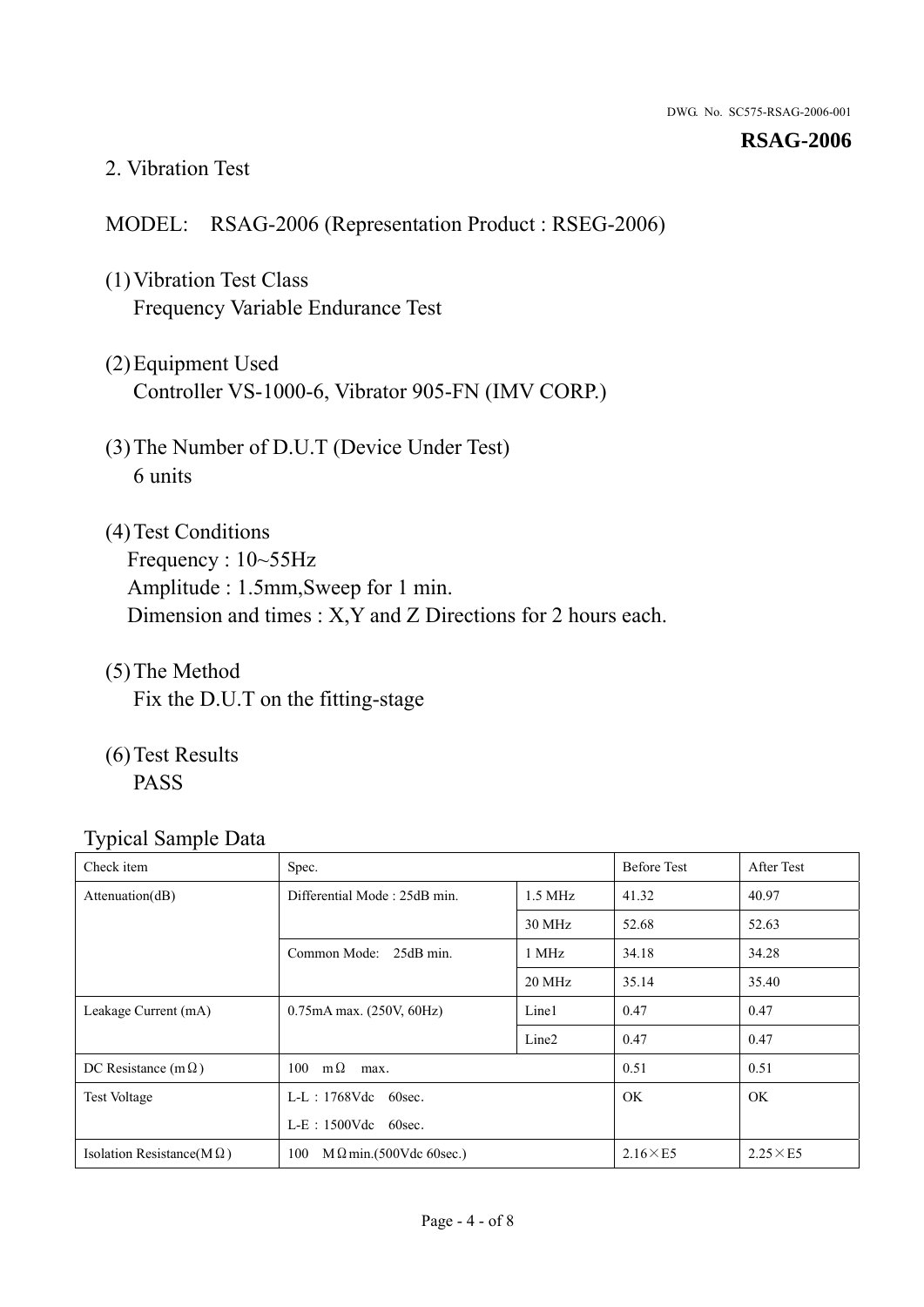## 3. Heat Cycle Test

## MODEL: RSAG-2006 (Representation Product : RSEG-2006)

## (1)Equipment Used TEMPERATURE CHAMBER TSA-71H-W (ESPEC CORP.)

- (2)The Number of D.U.T (Device Under Test) 6 units
- 1 cycle (3)Test Conditions 30<sub>min</sub>  $+85^{\circ}$ C 3min. Ambient Temperature : -25~+85℃ Test Cycles: 100 cycles  $-25^{\circ}$ C 30min.

(4)The Method

Before the test check if there is no abnormal characteristics and put the D.U.T in the testing chamber. Then test it in the above cycles, After the test is completed leave it for 1 hour at room temperature and check it if there is no abnormal each characteristics.

#### (5)Test Results PASS

| ┙┸<br>Check item                  | Spec.                                     |                   | <b>Before Test</b> | After Test      |
|-----------------------------------|-------------------------------------------|-------------------|--------------------|-----------------|
| Attention(dB)                     | Differential Mode: 25dB min.<br>$1.5$ MHz |                   | 41.43              | 41.14           |
|                                   |                                           | 30 MHz            | 56.11              | 56.07           |
|                                   | Common Mode: 25dB min.                    | 1MHz              | 34.23              | 34.33           |
|                                   |                                           | 20 MHz            | 35.55              | 35.44           |
| Leakage Current (mA)              | 0.75mA max. (250V, 60Hz)                  | Line1             | 0.45               | 0.45            |
|                                   |                                           | Line <sub>2</sub> | 0.45               | 0.45            |
| DC Resistance (m $\Omega$ )       | $100 \quad m\Omega$<br>max.               |                   | 0.48               | 0.50            |
| <b>Test Voltage</b>               | $L-L$ : 1768Vdc 60sec.                    |                   | OK.                | OK.             |
|                                   | $L-E$ : 1500Vdc 60sec.                    |                   |                    |                 |
| Isolation Resistance(M $\Omega$ ) | 100<br>$M\Omega$ min.(500Vdc 60sec.)      |                   | $3.56\times E5$    | $3.51\times E5$ |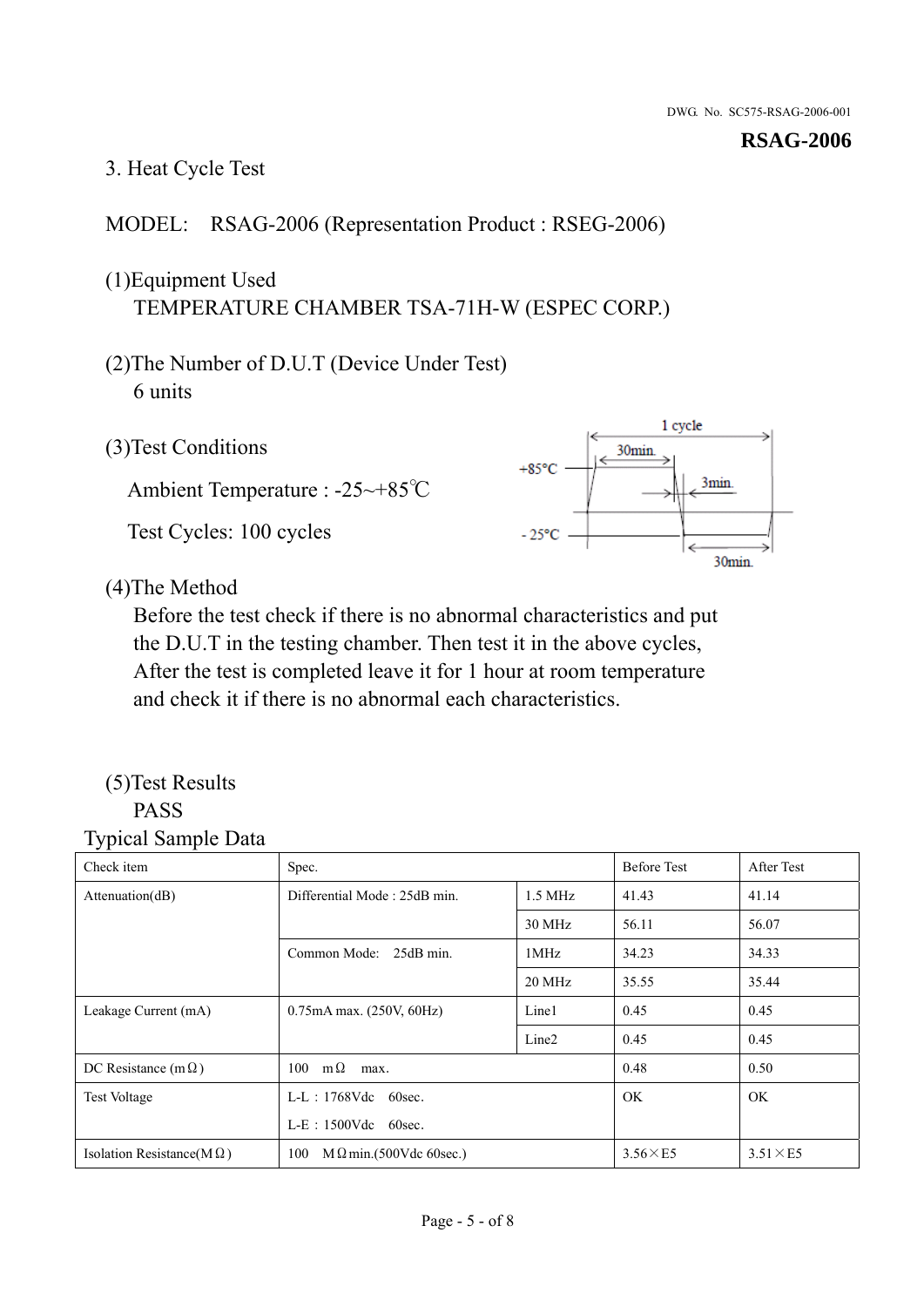## 4. Humidity Test

## MODEL: RSAG-2006 (Representation Product : RSEG-2006)

## (1)Equipment Used TEMP. & HUMID. CHAMBER PR-4KT (ESPEC CORP.)

- (2)The Number of D.U.T (Device Under Test) 6 units
- (3)Test Conditions

Ambient Temperature : +40℃

Test Times: 500 hours Ambient Humidity: 90~95%RH No Dewdrop

#### (4)The Method

Before the test check if there is no abnormal characteristics and put the D.U.T in the testing chamber. Then test it in the above conditions. After the test is completed leave it for 1 hour at room temperature and check it if there is no abnormal each characteristics.

## (5)Test Results

## PASS

| Check item                        | Spec.                                     |                   | <b>Before Test</b> | After Test      |
|-----------------------------------|-------------------------------------------|-------------------|--------------------|-----------------|
| Attention(dB)                     | Differential Mode: 25dB min.<br>$1.5$ MHz |                   | 40.01              | 39.87           |
|                                   |                                           | 30MHz             | 56.57              | 56.34           |
|                                   | Common Mode: 25dB min.                    | 1MHz              | 31.93              | 31.94           |
|                                   |                                           | 20 MHz            | 35.37              | 35.38           |
| Leakage Current (mA)              | 0.75mA max. (250V, 60Hz)                  | Line1             | 0.47               | 0.47            |
|                                   |                                           | Line <sub>2</sub> | 0.47               | 0.47            |
| DC Resistance (m $\Omega$ )       | $100\text{m}\,\Omega$<br>max.             |                   | 0.51               | 0.51            |
| <b>Test Voltage</b>               | $L-L$ : 1768Vdc 60sec.                    |                   | OK.                | OK.             |
|                                   | $L-E$ : 1500Vdc 60sec.                    |                   |                    |                 |
| Isolation Resistance(M $\Omega$ ) | $M \Omega$ min.(500Vdc 60sec.)<br>100     |                   | $1.96\times E5$    | $2.06\times E5$ |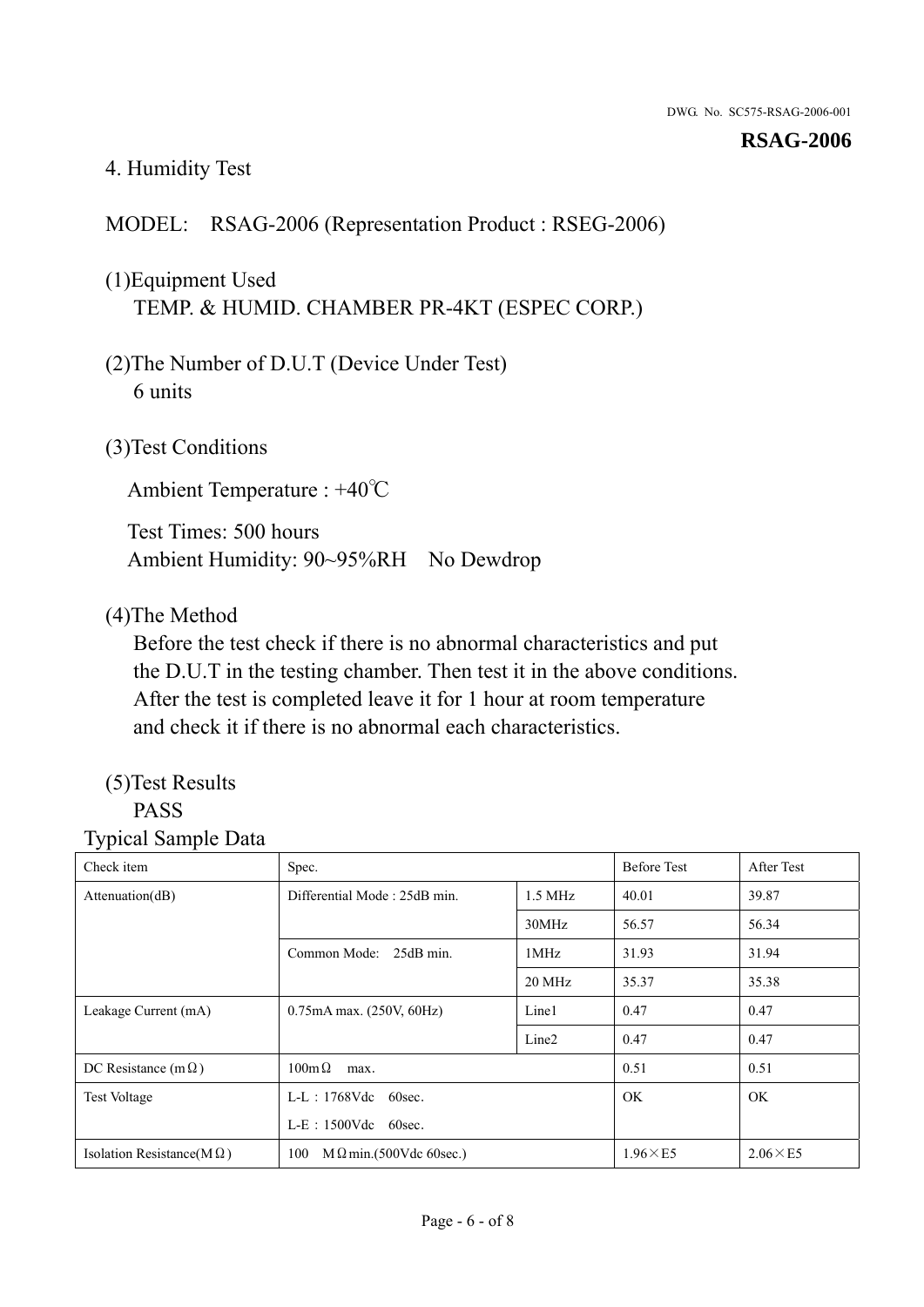### 5. High Temperature Resistance Test

### MODEL: RSAG-2006 (Representation Product : RSEG-2006)

## (1)Equipment Used TEMPERATURE CHAMBER PHH-300 (ESPEC CORP.)

- (2)The Number of D.U.T (Device Under Test) 6 units
- (3)Test Conditions

Ambient Temperature : +55℃

Test Times: 500 hours Operating: DC 6A

#### (4)The Method

Before the test check if there is no abnormal characteristics and put the D.U.T in the testing chamber. Then test it in the above conditions. After the test is completed leave it for 1 hour at room temperature and check it if there is no abnormal each characteristics.

## (5)Test Results

## PASS

| Check item                        | Spec.                                     |                   | <b>Before Test</b> | After Test      |
|-----------------------------------|-------------------------------------------|-------------------|--------------------|-----------------|
| Attenuation(dB)                   | Differential Mode: 25dB min.<br>$1.5$ MHz |                   | 40.34              | 40.00           |
|                                   |                                           | 30 MHz            | 58.03              | 57.82           |
|                                   | Common Mode: 25dB min.                    | 1MHz              | 33.98              | 34.03           |
|                                   |                                           | 20 MHz            | 35.37              | 35.13           |
| Leakage Current (mA)              | 0.75mA max. (250V, 60Hz)                  | Line1             | 0.48               | 0.48            |
|                                   |                                           | Line <sub>2</sub> | 0.47               | 0.47            |
| DC Resistance (m $\Omega$ )       | $100 \text{m}\,\Omega$<br>max.            |                   | 0.51               | 0.51            |
| <b>Test Voltage</b>               | $L-L$ : 1768Vdc 60sec.                    |                   | OK.                | OK.             |
|                                   | $L-E$ : 1500Vdc 60sec.                    |                   |                    |                 |
| Isolation Resistance(M $\Omega$ ) | $M \Omega$ min.(500Vdc 60sec.)<br>100     |                   | $2.30\times E5$    | $2.43\times E5$ |